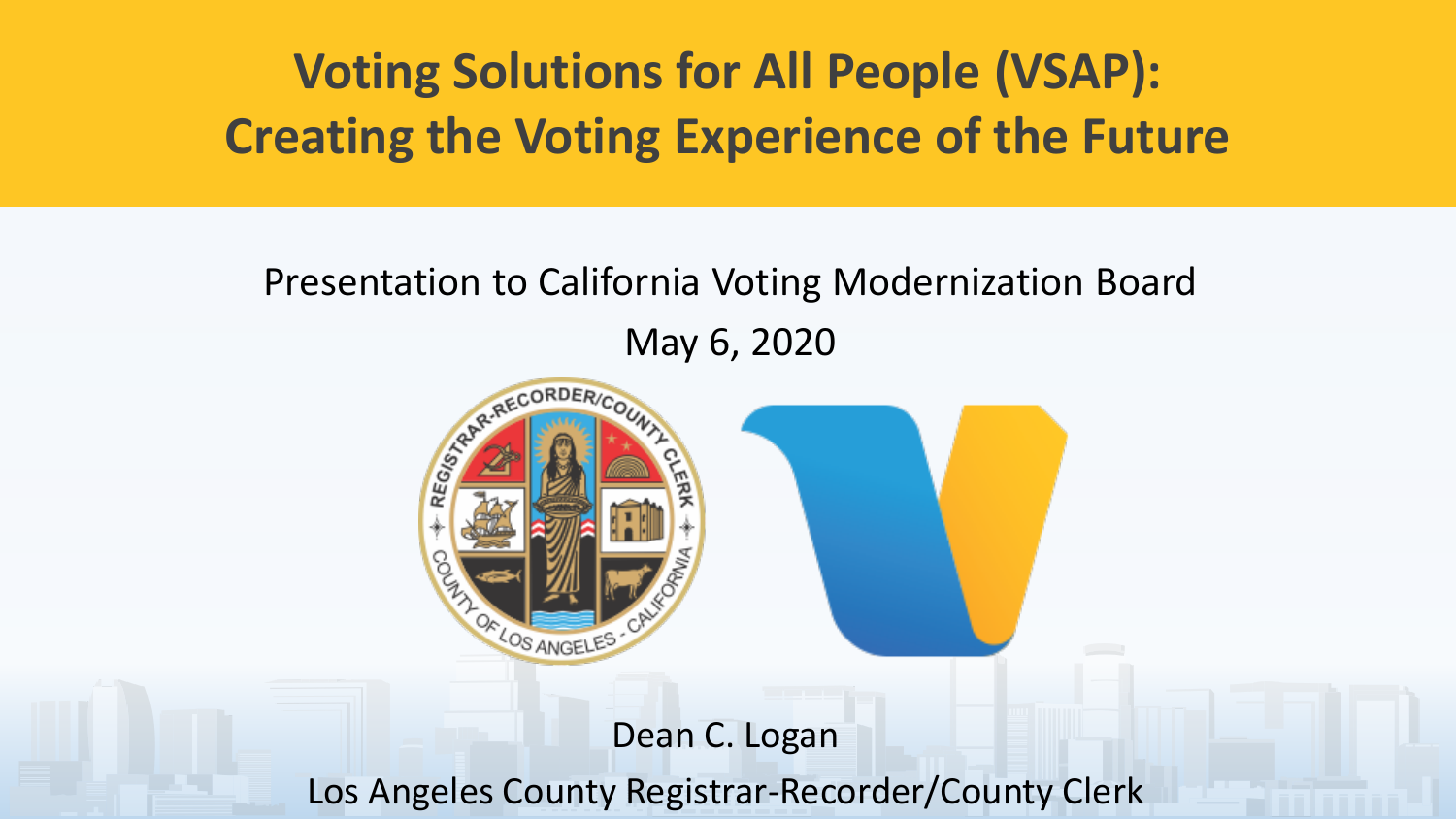# **New Voting Experience**



The vision for the new voting experience includes:



**Modern Tally System** 







**Ballot Marking Device** 



**Early Voting** 



**Vote Centers** 



**Electronic Pollbooks** 





#### **New Vote by Mail Experience**

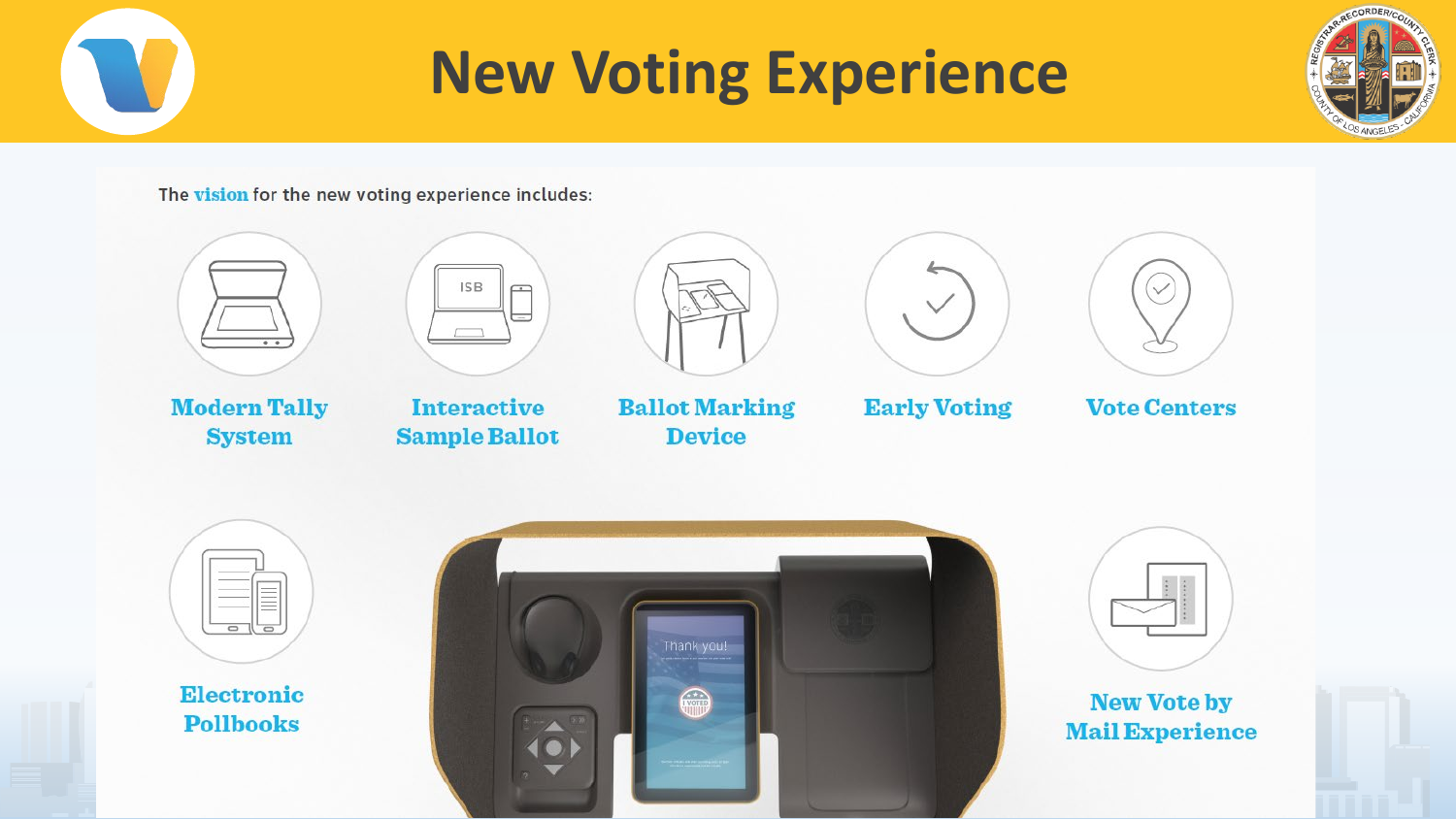



#### **VSAP 2.0 has been developed, certified and implemented. It is now going through system refinement and improvements for recertification and implementation in the November 2020 Presidential General Election.**

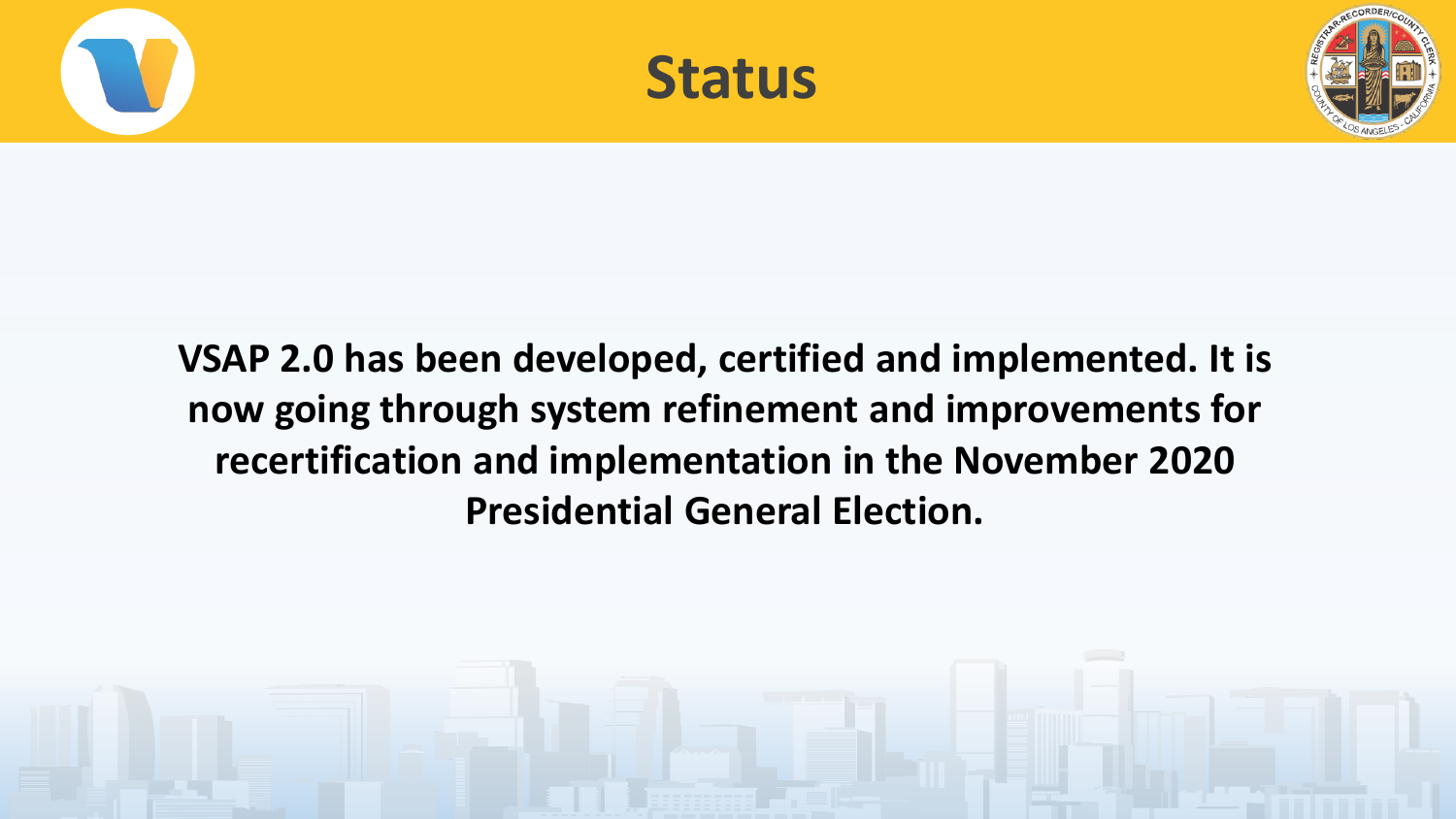

## **Building the System**



### **VSAP Tally 2.0 was built through a combination of hardware manufacturing, software development, and procurement of off-the-shelf systems.**

Ballot Marking Devices

- 31,100 BMDs were developed and manufactured by Smartmatic
- Development of Interactive Sample Ballot (ISB)/Remote Accessible Vote By Mail (RAVBM) solution
	- The ISB/RAVBM software solution was developed by Smartmatic

Tally software

• The Tally system software was developed by Digital Foundry

Procurement of Tally servers and scanners

- Tally servers were procured from ePlus
- Tally scanners were procured from IBML

ePollbooks

- Poll Pads (epollbooks) were procured from KNOWiNK
- Poll Pad is an off-the-shelf solution that was tested and certified by the CA Secretary of State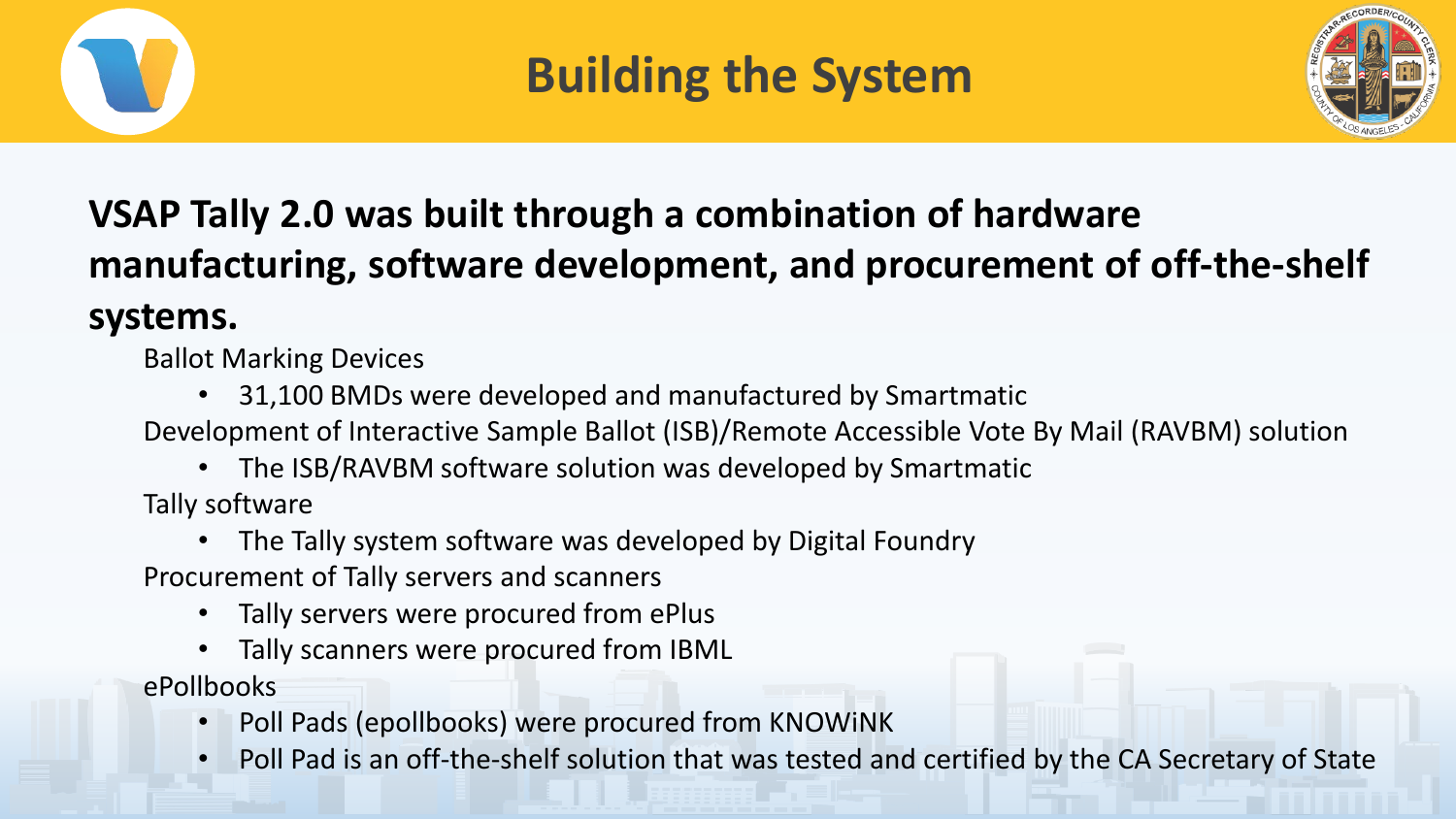





#### **VSAP 2.0**

The VSAP 2.0 Voting System (BMD and Tally) received certification from the California Secretary of State on January 24, 2020.

The VSAP ISB/RAVBM solution received certification from the California Secretary of State on January 29, 2020.

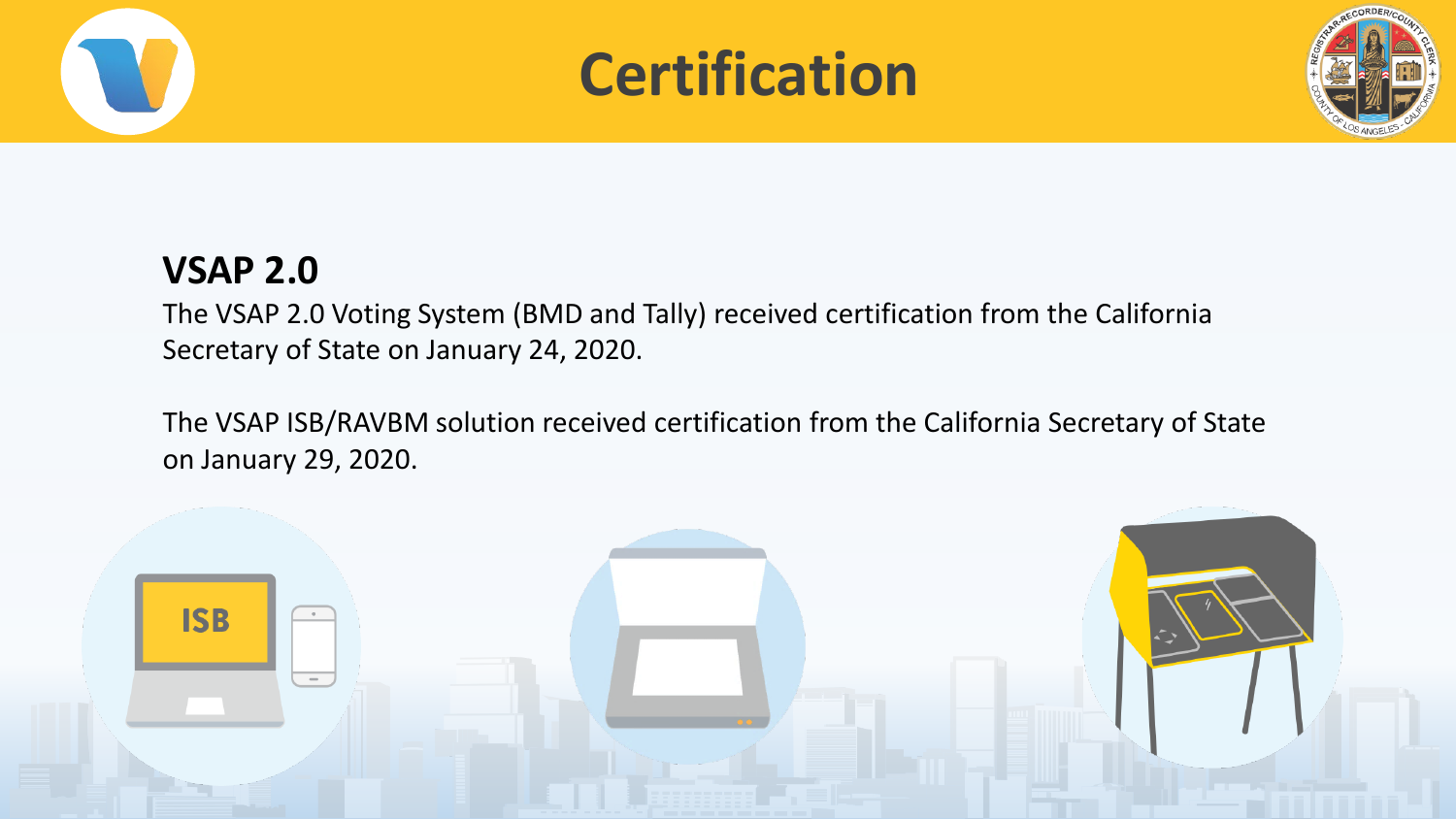# **Implementation**



#### **Gubernatorial General Election 2018**

- The VSAP Tally 1.0 system and the new VSAP Vote by Mail ballots were successfully implemented November 2018.
- Los Angeles County voters responded well to the new VBM ballot and the tally system operated with no challenges.

#### **Presidential Primary Election 2020**

- The VSAP 2.0 system (ISB/RAVBM, BMDs, and Tally) was implemented in the Presidential Primary Election in March 2020.
- While the VSAP system performed well, problems with the vote center check-in process required analysis which was presented to the County Board of Supervisors in a Report on April 27, 2020.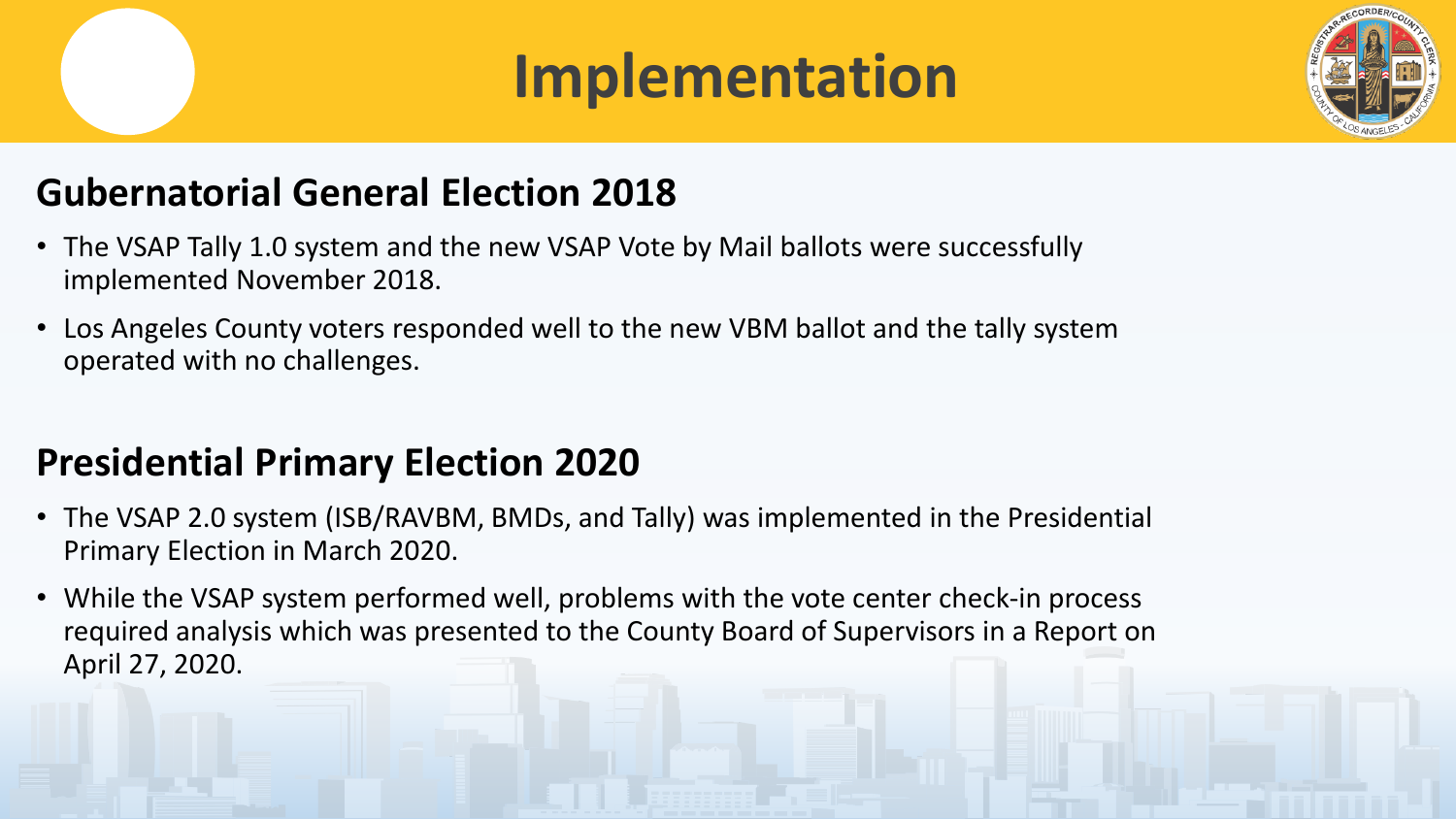





#### **System Refinement**

- VSAP 2.0 is now going through refinements and modifications to address learnings from the Presidential Primary implementation and to meet conditions of certification.
- Certification of the VSAP 2.0 system requires further system development and recertification prior to the November 2020 Presidential Election.
- System improvements are currently under development for ISB, Tally and BMD.

#### **System Certification**

• An application for testing and certification for a new version of the VSAP system has been submitted.

#### **Presidential General Election**

• A new version of the VSAP system will be implemented in the November 2020 Presidential Election.